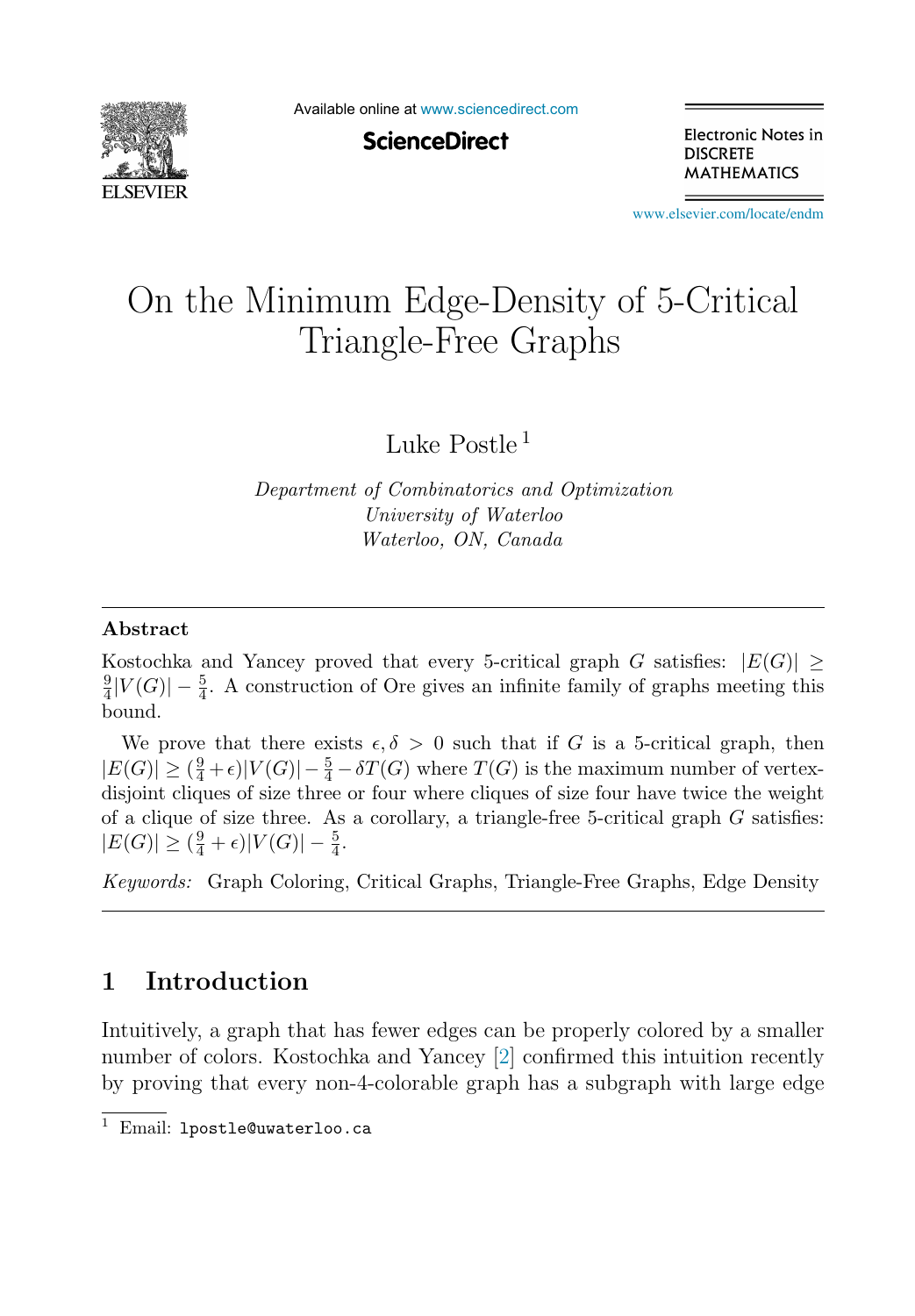<span id="page-1-0"></span>density. We say that a graph is 5-*critical* if it is not 4-colorable, but all of its proper subgraphs are.

**Theorem 1.1 (Kostochka, Yancey [\[2\]](#page-6-0))** If G is a 5-critical graph on n vertices, then

$$
|E(G)| \ge \frac{9n-5}{4}.
$$

Furthermore, the bound in Theorem 1.1 is tight since it is attained by infinitely many 5-critical graphs. In fact, in a subsequent paper [\[3\]](#page-6-0), Kostochka and Yancey characterized the 5-critical graphs that attain these bounds. First a definition.

**Definition 1.2** An *Ore-composition* of graphs  $G_1$  and  $G_2$  is a graph obtained by the following procedure:

- (i) delete an edge  $xy$  from  $G_1$ ;
- (ii) split some vertex z of  $G_2$  into two vertices  $z_1$  and  $z_2$  of positive degree;

(iii) identify x with  $z_1$  and identify y with  $z_2$ .

We say that  $G_1$  is the *edge-side* and  $G_2$  the *split-side* of the composition. Furthermore, we say that xy is the replaced edge of  $G_1$  and that z is the split vertex of  $G_2$ . We say that G is a k-Ore graph if it can be obtained from copies of  $K_k$  and repeated Ore-compositions.

**Theorem 1.3** If G be a 5-critical, then  $|E(G)| = \frac{9n-5}{4}$  if and only if G is a 5-Ore graph.

More generally, answering a question of Gallai and Ore, Kostochka and Yancey [\[2\]](#page-6-0) showed that if G is a k-critical graph, then  $|E(G)| \geq (\frac{k}{2} - \frac{1}{k-1})|V(G)| \frac{k(k-3)}{2(k-1)}$ , which is tight for k-Ore graphs. In a previous work [\[4\]](#page-6-0), the author showed that this can be improved for 4-critical graphs of girth five as follows: There exists  $\epsilon > 0$  such that if G is a 4-critical graph of girth at least five, then  $|E(G)| \geq (\frac{5}{3} + \epsilon)|V(G)| - \frac{2}{3}$ . It is natural then to wonder if a similar results holds for larger k. Our main result answers this in the affirmative for 5-critical triangle-free graphs but first a definition.

**Definition 1.4** If H is a disjoint union of cliques of size three or four, then we let  $T(H)$  be the number of components in H that are cliques of size three plus twice the number of components which are cliques of size four. More generally, we let  $T(G)$  denote the maximum of  $T(H)$  over all such subgraph  $H$  of  $G$ .

Here is our main result.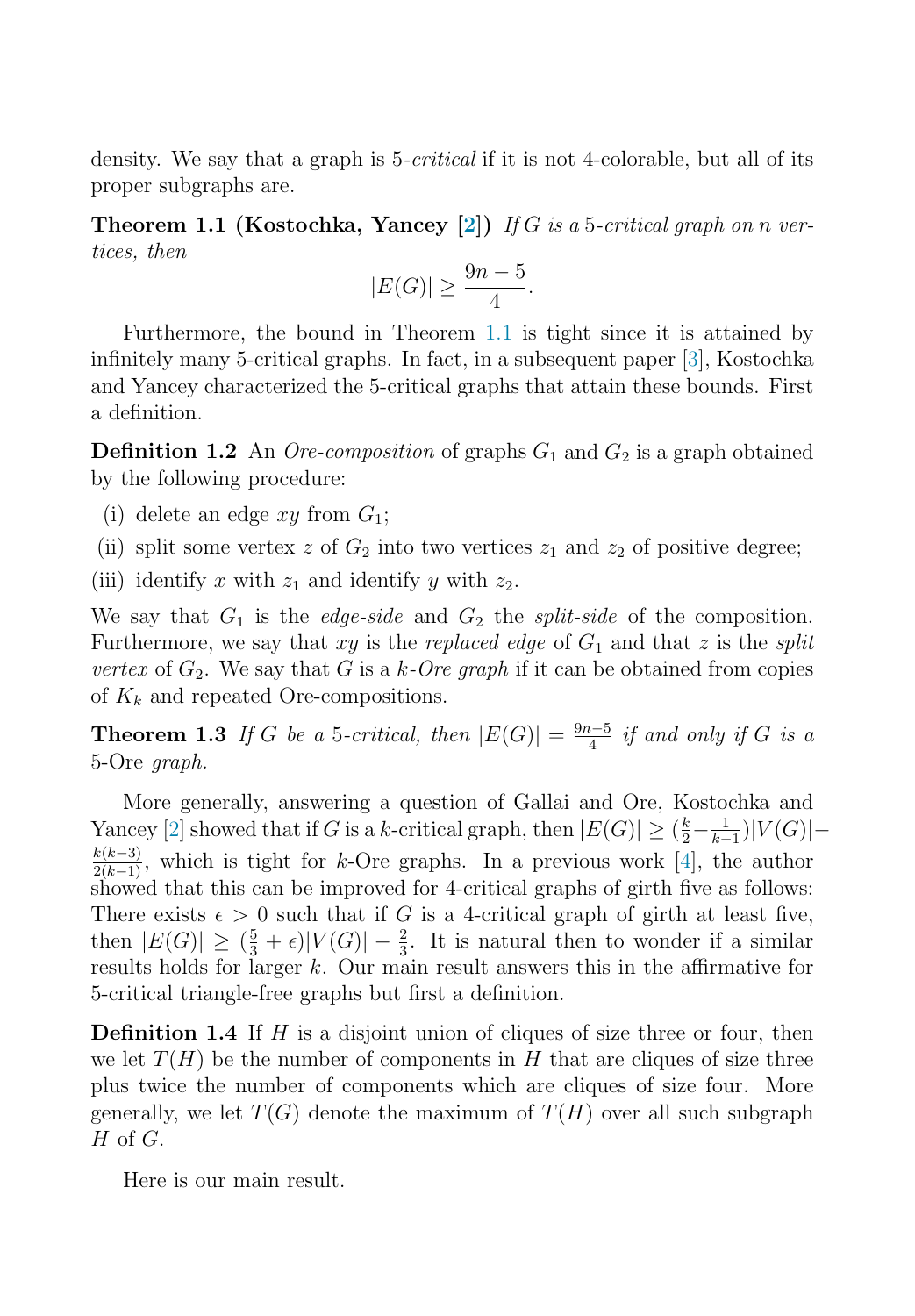**Theorem 1.5** There exists  $\delta, \epsilon, P > 0$  such that the following holds. Let  $p(G) = (9 + \epsilon)|V(G)| - 4|E(G)| - \delta T(G)$ . If G is a 5-critical graph, then (i)  $p(G) = 5 + 5\epsilon - 2\delta$  if  $G = K_5$ ,

(ii)  $p(G) \leq 5 + |V(G)|\epsilon - (2 + \frac{(|V(G)|-1)}{4})\delta$  if G is 5-Ore and  $G \neq K_5$ ,

(iii)  $p(G) \leq 5 - P$  otherwise.

**Corollary 1.6** There exists  $\epsilon > 0$  such that if G is a 5-critical triangle-free graph, then  $|E(G)| \ge (\frac{9}{4} + \epsilon)|V(G)| - \frac{5}{4}$ .

Note that  $T(K_5) = 2$ . Hence  $p(K_5) = 5+5\epsilon-2\delta$ .

## **2 Outline of Proof**

To prove the second assertion of Theorem [1.5,](#page-1-0) we prove the following lemma:

**Lemma 2.1** If  $G \neq K_5$  is a 5-Ore graph, then  $T(G) \geq 2 + \frac{|V(G)|-1}{4}$ .

Note the following observation.

**Lemma 2.2** If G is the Ore-composition of two graphs  $G_1$  and  $G_2$ , then  $T(G) \geq T(G_1) + T(G_2) - 2$ . Furthermore if  $G_2 = K_4$ , then  $T(G) \geq T(G_1) + 1$ .

**Proof.** To prove the first statement, without loss of generality let e be the replaced edge of  $G_1$  and z the split vertex of  $G_2$ . It follows that  $T(G) \geq$  $T(G_1 - e) + T(G_2 \setminus z)$ . But  $T(G_1) - e \geq T(G_1) - 1$  and  $T(G_2 \setminus z) \geq T(G_2) - 1$ . Hence  $T(G) > T(G_1) + T(G_2) - 2$  as desired. To prove the second statement, note that for every edge  $e \in E(K_5)$ ,  $T(K_5 - e) = 2$  and for every vertex  $z \in V(K_5)$ ,  $T(K_5 \setminus z) = 2$ . Thus in either case, it follows from the calculations above that  $T(G) > T(G_1) - 1 + 2 = T(G_1) + 1$ above that  $T(G) \geq T(G_1) - 1 + 2 = T(G_1) + 1$ .

We are now ready to prove Lemma 2.1.

**Proof of Lemma 2.1.** We proceed by induction on  $|V(G)|$ . Since  $G \neq K_5$ and G is 5-Ore, G is the Ore-composition of two graphs  $G_1$  and  $G_2$ . For each  $i \in \{1, 2\}$ , if  $G_i \neq K_5$ , then by induction  $T(G_i) \geq 2 + \frac{|V(G_i)| - 1}{4}$ .

First suppose that neither  $G_1$  nor  $G_2$  is isomorphic to  $K_5$ . By Lemma 2.2,  $T(G) \geq T(G_1) + T(G_2) - 2$ . Using induction, we find that  $T(G) \geq 2 + \frac{|V(G_1)|-1}{4} + 2 + \frac{|V(G_2)|-1}{4} - 2 = 2 + \frac{|V(G_1)|+|V(G_2)|-2}{4}$ . Yet  $|V(G)| = |V(G_1)| +$  $|V(G_2)| - 1$ . So  $T(G) \geq 2 + \frac{|V(G)| - 1}{4}$  as desired.

So we may assume without loss of generality that  $G_2 = K_5$ . Next suppose  $G_1 \neq K_5$ . By Lemma 2.2,  $T(G) \geq T(G_1) + 1$ . By induction,  $T(G_1) \geq$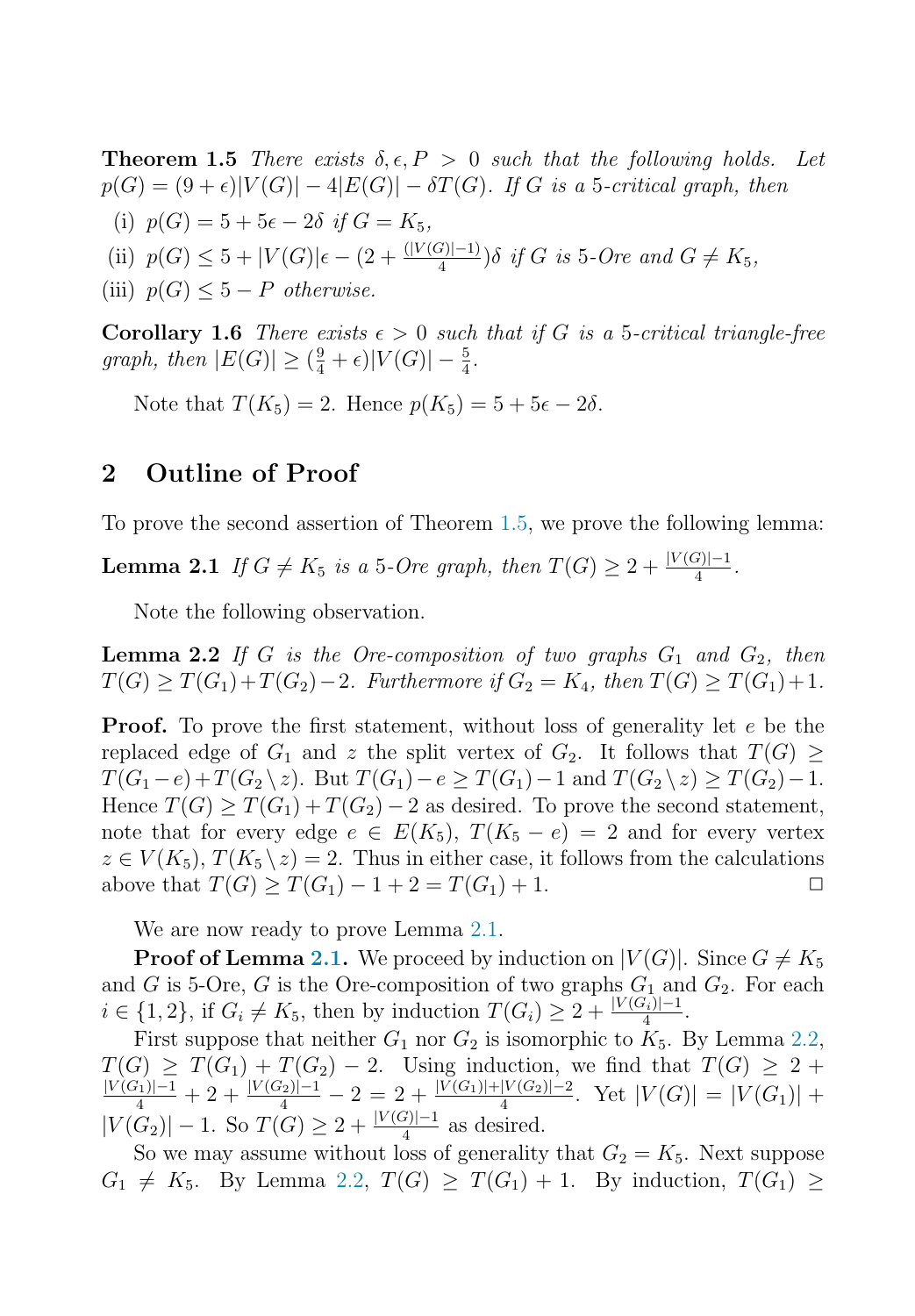$2+\frac{|V(G_1)|-1}{|V(G_1)|}$ . So  $T(G)\geq 3+\frac{|V(G_1)|-1}{4}$ . Yet  $|V(G)|=|V(G_1)|+4$ , so  $T(G)\geq$  $2 + \frac{|V(G)|-1}{4}$  as desired.

Finally suppose both  $G_1$  and  $G_2$  are isomorphic to  $K_5$ . Without loss of generality, let e be the replaced edge of  $G_1$  and z the split vertex of  $G_2$ . Then  $T(G_1 - e) = T(G_2 \setminus z) = 2$  as both contain a  $K_4$ . Hence  $T(G) \ge$  $T(G_1 - e) + T(G_2 \setminus z) = 2 + 2 = 4$ . Meanwhile,  $|V(G)| = 5 + 5 - 1 = 9$ . Thus,  $T(G) = 4 > 2 + \frac{9-1}{2}$  as desired  $T(G)=4\geq 2+\frac{9-1}{4}$  as desired.

#### 2.1 Potential

The proof of the third assertion of Theorem [1.5](#page-1-0) is quite long and technical. Thus we only provide an outline of the proof. The proof is modeled on Kostochka and Yancey's proof of Theorem [1.1.](#page-1-0) They defined a potential for 5-critical graphs, let us call it the Kostochka-Yancey potential of a graph G , denoted  $p_{KY}(G)$  as  $9|V(G)| - 4|E(G)|$ . Theorem [1.1](#page-1-0) then says that every 5-critical graph satisfies  $p_{KY}(G) \leq 5$  while Theorem [1.3](#page-1-0) says that equality holds if and only if  $G$  is 5-Ore.

**Definition 2.3** If  $R \subsetneq V(G)$  with  $|R| \geq 5$ , and  $\phi$  is a 4-coloring of  $G[R]$ , we define the  $\phi$ -identification of R in G, denoted by  $G_{\phi}(R)$ , to be the graph obtained from G by identifying for each  $i \in \{1, 2, 3, 4\}$  the vertices colored i in R to a vertex  $x_i$ , adding the edges  $x_ix_j$  for all  $i, j \in \{1, 2, 3, 4\}$  and then deleting parallel edges.

**Proposition 2.4** If G is 5-critical,  $R \subsetneq V(G)$  with  $|R| \geq 5$ , and  $\phi$  is a 4-coloring of  $G[R]$ , then  $\chi(G_{\phi}(R)) \geq 5$ .

Since the resulting graph contains a 5-critical graph, we may extend the set  $R$  to a larger set as follows:

**Definition 2.5** Let G be a 5-critical graph,  $R \subsetneq V(G)$  with  $|R| \geq 5$  and  $\phi$ a 4-coloring of  $G[R]$ . Now let W be a 5-critical subgraph of  $G_{\phi}(R)$  and X be the graph on the set of vertices  $x_i$  (Note not all such vertices may exist). Then we say that  $R' = (V(W) - V(X)) \cup R$  is the *critical extension* of R with extender W. We call  $W \cap X$  the core of the extension.

Note that every critical extension has a non-empty core as otherwise G would contain a proper non-4-colorable subgraph contradicting that  $G$  is 5critical. Here is a key lemma bounding our potential for critical extensions in terms of the original set and the extending critical graph. Note the use of the vertex-disjointness of  $T(G)$ .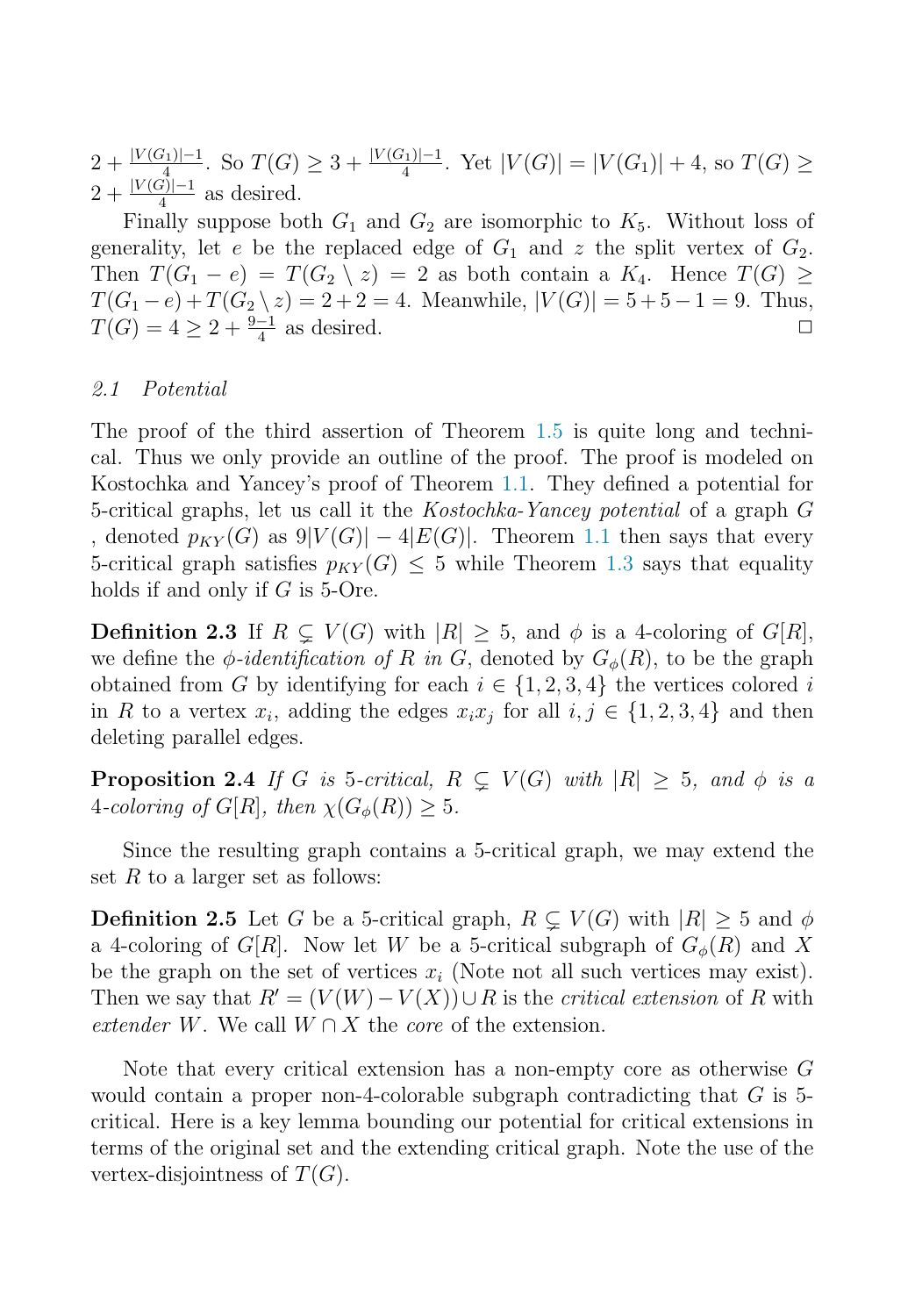<span id="page-4-0"></span>**Lemma 2.6** For small enough  $\delta$  and  $\epsilon$  the following holds: If G is a 5-critical graph,  $R \subsetneq V(G)$  with  $|R| \geq 5$  and  $R'$  is a critical extension of R with extender W and core X, then

$$
p_G(R') \le p_G(R) + p(W) - f(|X|) + \delta(T(W) - T(W \setminus X)),
$$

where  $f(|X|) = p(K_{|X|}) - T(X)$ .

Furthermore,

$$
p_G(R') \le p_G(R) + p(W) - 9 - \epsilon + \delta.
$$

2.2 Properties of a Minimum Counterexample

Let G be a minimum counterexample. Here are two key structural lemmas that are proved about a minimum counterexample. Their proofs are intricate and so are omitted. Furthermore, they require some machinery about the potential of extensions and the characterizations of certain reductions which are also omitted for brevity. Before we state these two lemmas, first we need a definition.

**Definition 2.7** We define  $D_4(G)$  to be the subgraph of G induced by the vertices of degree four. A graph is almost 5-Ore if it can be obtained from a 5-Ore graph by deleting a vertex in a cluster of size at least two.

**Lemma 2.8** If uv is an edge of  $D_4(G)$ , then u is contained in a subgraph of G not containing v that is almost 5-Ore. Furthermore, every component of  $D_4(G)$  has size at most 2.

**Lemma 2.9** If v is a vertex of degree 5 in  $G$ , then v has at most one neighbor of degree four that is incident with an edge of  $D_4(G)$ .

#### 2.3 Discharging

We now outline the discharging proof of Theorem [1.5.](#page-1-0) Let  $G$  be a minimum counterexample as in the previous section. We will need the following theorem of Kierstead and Rabern [\[1\]](#page-5-0):

**Definition 2.10** The *maximum independent count* of a graph G, denoted mic(G), is the maximum of  $\sum_{v \in I} d(v)$  over all independent sets I of G.

**Theorem 2.11** If G is a k-critical graph, then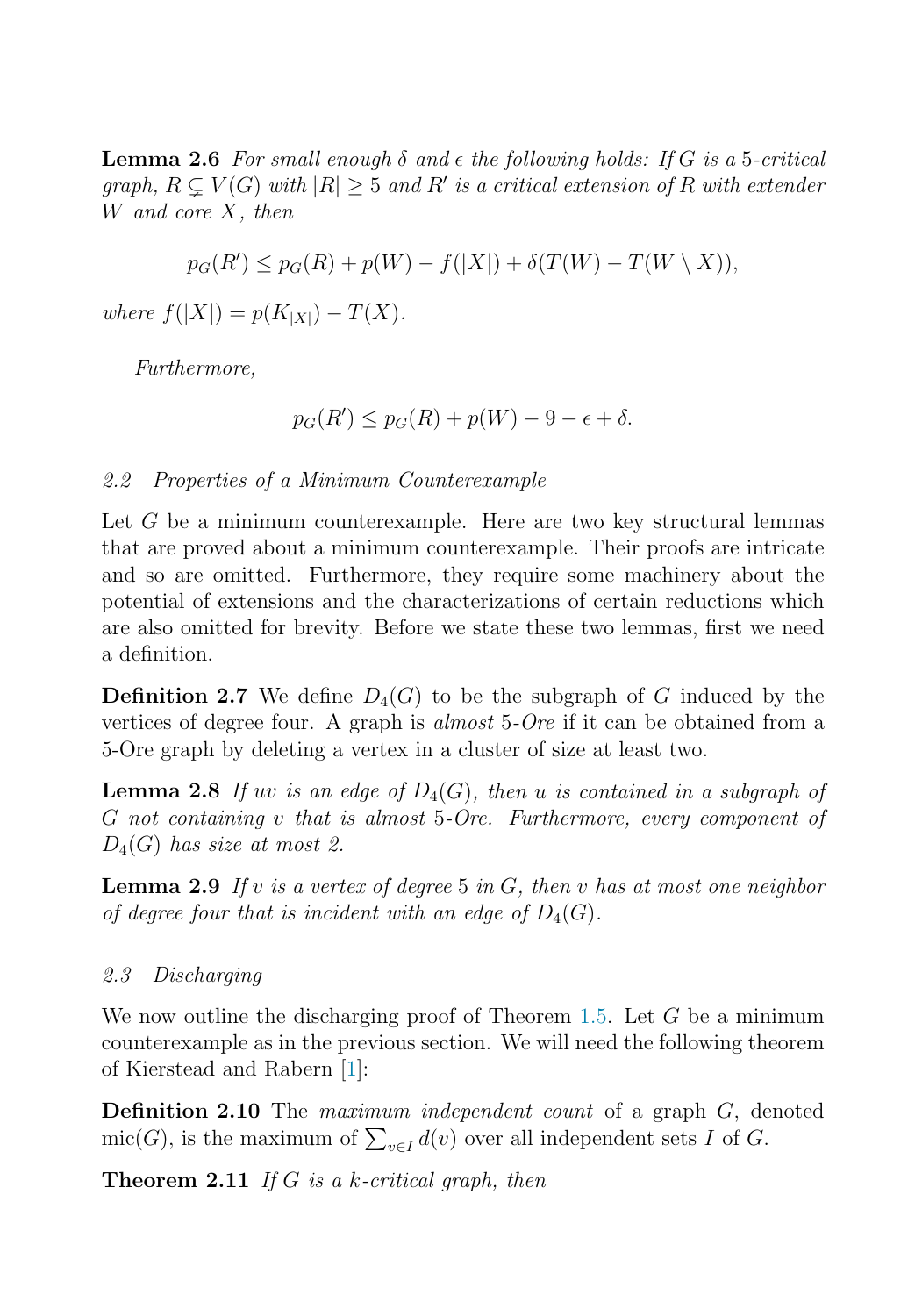$$
|E(G)| \ge \frac{k-2}{2}|V(G)| + \frac{1}{2}\text{mic}(G).
$$

<span id="page-5-0"></span>We proceed by discharging. Let the charge of a vertex v, denoted  $ch(v)$  be given by  $ch(v) = (9 + \epsilon) - 2d(v)$ . We now discharge according to the following rule to obtain a new charge, denoted  $ch_F(v)$ .

**Discharging Rule:** If v is a vertex of degree at least 5 with a neighbor u of degree four in a componenet of  $D_4(G)$  of size at least two, then v receives  $+1/3$  charge from u.

## **Lemma 2.12** If v has degree at least 5, then  $ch_F(v) \le -2/3 + \epsilon$ .

**Proof.** If v has degree 5, then  $ch(v) = -1 + \epsilon$ . By Lemma [2.9,](#page-4-0) v sends charge to at most one neighbor. Hence  $ch_F(v) \geq -1 + \epsilon + 1/3 = \epsilon - 2/3$  as desired.

Suppose then that v has degree at least 6. Now,  $ch(v) = (9 + \epsilon) - 2d(v)$ and v receives at most  $+1/3$  charge from each neighbor. Hence  $ch_F(v) \leq$  $(9 + \epsilon) - 2d(v) + d(v)/3 = 9 + \epsilon - \frac{5}{3}d(v)$ . As  $d(v) \ge 6$ , this is at most  $-1 + \epsilon$ as desired.  $\Box$ 

However, if v has degree four and is in a component of size two of  $D_4(G)$ , then  $ch_F (v) = \epsilon$ . Meanwhile if v is degree four and in a component of size 1 of  $D_4(G)$ , then  $ch_F(v) = 1 + \epsilon$ . Let S be the number of components of size one in  $D_4(G)$  and M be the number of components of size two in  $D_4(G)$ . Hence the number of vertices of degree four is  $S + 2M$  and the number of vertices of degree at least five is  $|V(G)| - S - 2M$ . Note that there is an independent set consisting of vertices of degree four of size at least  $S + M$ . Hence mic $(G)$  >  $4(S + M)$ .

Thus  $|E(G)| \ge \frac{3}{2}|V(G)| + 2(S+M)$ . As  $p(G) > 0$ ,  $(9+\epsilon)|V(G)| > 4|E(G)|$ . Hence  $(9+\epsilon)|V(G)| > 6|V(G)|+8(S+M)$ . Thus  $S+M < \frac{3+\epsilon}{8}|V(G)|$ . On the other hand,  $\sum_{v} ch(v) = (9+\epsilon)|V(G)| - 2\sum_{v} d(v) = (9+\epsilon)|V(G)| - 4|E(G)| \ge$  $p(G) > 0.$  Hence  $\sum_{v} ch_F(v) > 0.$  Yet,  $\sum_{v} ch_F(v) \leq -\frac{2}{3}(|V(G)| - S - 2M) +$  $S + \epsilon |V(G)|$ . Thus,  $\frac{5}{3}S + \frac{4}{3}M > (\frac{2}{3} - \epsilon)|V(G)|$ .

So on the one hand,  $S + M > \frac{3}{5}(\frac{2}{3} - \epsilon)|V(G)|$  and, on the other hand,  $S + M < \frac{3+\epsilon}{8}|V(G)|$ . That is,  $\frac{3+\epsilon}{8}|V(G)| > \frac{2-3\epsilon}{5}|V(G)|$ . Hence,  $15 + 5\epsilon >$ 16 − 24 $\epsilon$ . That is, 29 $\epsilon > 1$ . So  $\epsilon > \frac{1}{29}$ , a contradiction.

### **References**

[1] Kierstead, H., and L. Rabern, *Improved lower bounds on the number of edges in list critical and online list critical graphs*, arXiv:1406.7355 [math.CO]